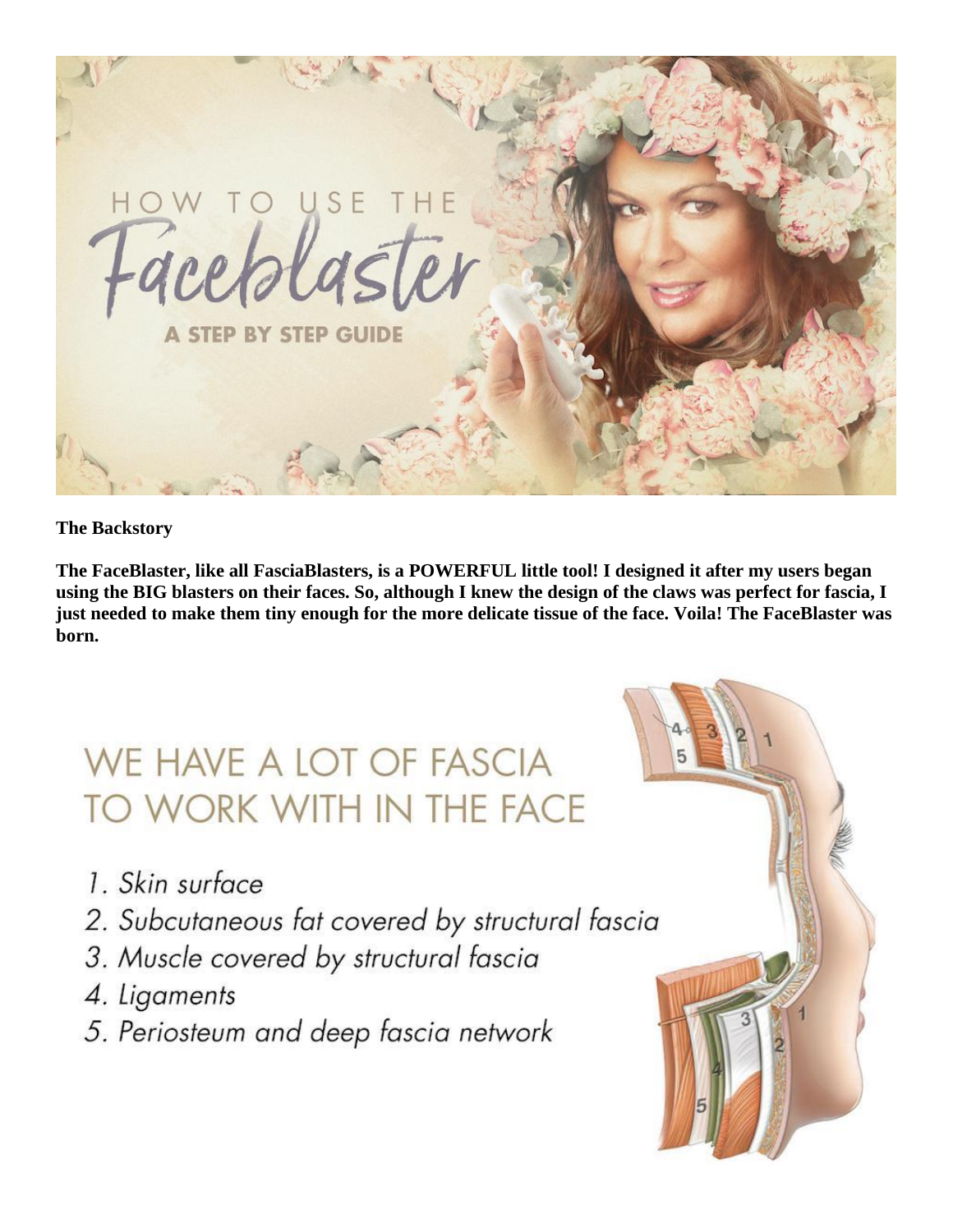

All the excitement was from a live feed and pics of my first use of the FasciaBlaster prototype made from a 3-d printer. I broke it, LOL but we ended up with a 100k person waitlist for the real ones, and they still fly off the shelves. You can clearly see the release of the fascia from the face to the jaw making way for a better jawline

Overtime, the results have been amazing. My face has re-sculpted. These pics are taken 2 years apart with using the FaceBlaster 1-2x a week for 10 minutes on the neck. face (except cheeks) and my scalp! I was actually leaner in my body in the before pic, so this really highlights the FaceBlaster effects!



## **FASCIABLASTERS SPOT REDUCE FAT**

So, this is very exciting, but it's important to understand the science behind how this works so you can choose the pressure and technique. We know from the scientific [studies](https://www.ashleyblackguru.com/pages/published-study) that the FasciaBaster tools reduce localized fat at the treatment site for most of our body parts, which is desired by many (although we have [users who choose](https://www.ashleyblackguru.com/blogs/fascia-blog/heartbutt-challenge)  [not to blast their bums](https://www.ashleyblackguru.com/blogs/fascia-blog/heartbutt-challenge) or other parts because fat is desired there – again, your choice!) On the face, nice fatty cheeks actually hold the skin of the face "up", so if you don't want to reduce fat on your cheeks don't blast them. DON'T BLAST ANYWHERE YOU DON'T WANT TO LOSE VOLUME. And remember, with ANY skin ANYWHERE on the body needs to be filled up with muscle or fat or both to stay tight. So look at your face long and hard to decide which places are best for YOU to blast. YOU are now the architect of your face.

#### **FASCIABLASTERS INCREASE COLLAGEN PRODUCTION**

Ummm yes, I said that correctly. The FasciaBlaster tools and techniques have also showed in the study to help stimulate collagen production in our blood!  $\bigtriangleup$  However, increasing collagen PRODUCTION in the blood came from FULL BODY blasts! There are very few solutions out there that actually increase PRODUCTION of collagen, so, to help the skin at a systemic cellular level, I highly highly recommend incorporating full body blasts. Collagen is the primary building block for the strength of the skin and it is carried to the face, as well as everywhere else, by the blood.

#### **FASCIABLASTERS TEMPORARILY INCREASE BLOOD FLOW TO THE FACE**

If you've ever used a FasciaBlaster, you have seen the temporary blood flow to the surface as the skin turns more red. Blood carries oxygen and nutrients to the "working" cells and also carries away free radicals that cause the oxidative stress that weakens living cells. This component of FaceBlasting can have a dramatic effect.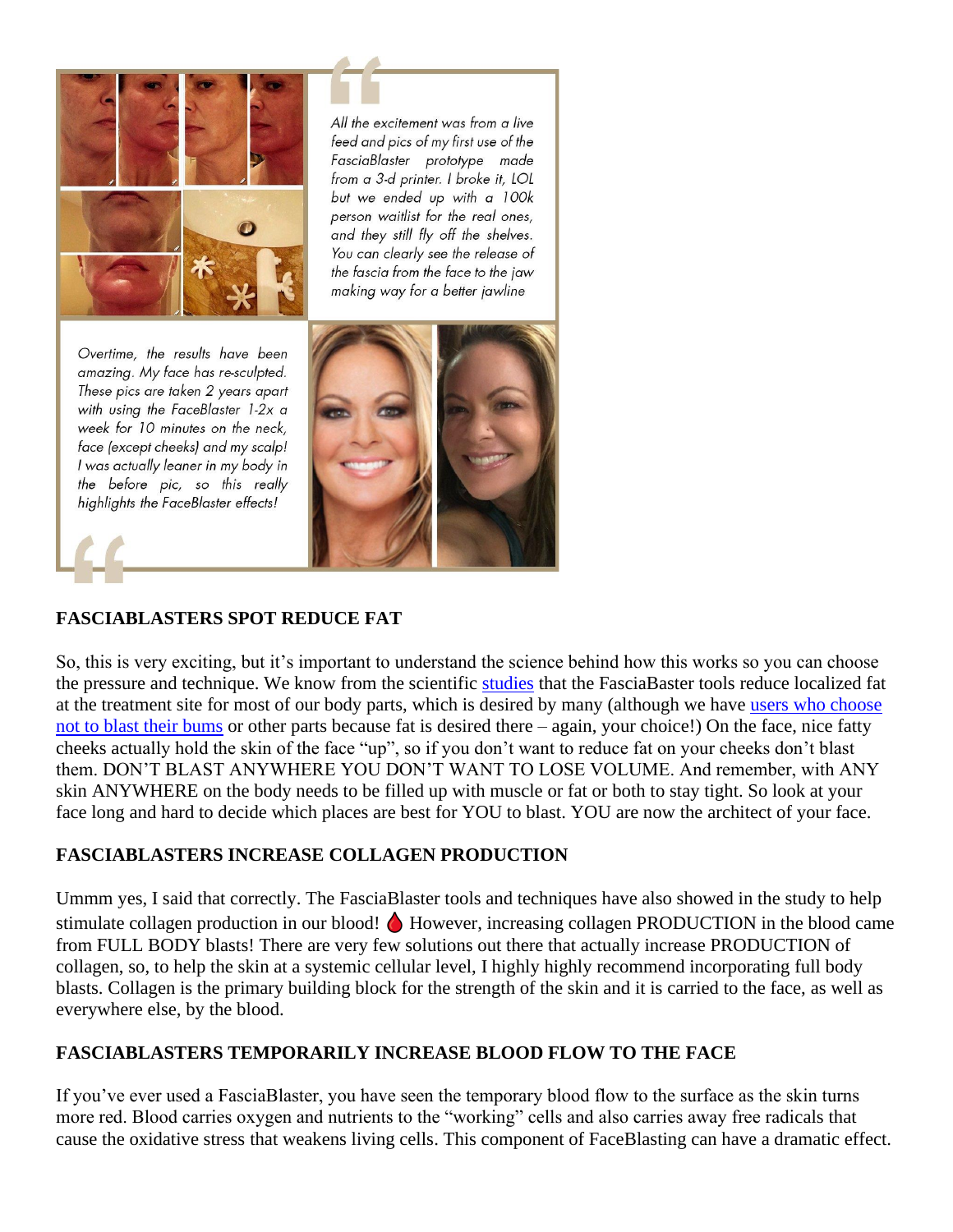## **FASCIA CAN BE A BARRIER TO BLOOD FLOW**



In this pic you can see that just below the skin there is a layer, or sheath, of fascia. The fascia (ALL THE WHITE STUFF DEPICTED) penetrates through the fat and muscles. This is true for any body part, not just the face. So, if the fascia impedes the blood flow anywhere from the inside of the body, guess what? Blood flow is not getting to the skin. We want the blood to make it through the fascia and get to the skin to help nourish it!

You can also see that the fascia can pull the skin inwards. This could be an issue with 11s, crow's feet, and forehead lines. We don't know for sure, but we are giving you the control to try to help those issues. Fascia, like in my case, can be tight in places like the neck and jaw, pulling the skin wherever it's dysfunctional, like over the jaw line. This is where you put your analyst hat on and decide where the best place is for you to start trying out your Face Blaster.

#### **Making it easy**

TAKEPICS! Women are absolutely "crazy heads" when it comes to their faces! Make sure to use the same light and angle in your pics so you can track your progress and we can better coach you in your blasting journey.

GRAB A MIRROR! Until you become 100% comfortable, look in the mirror while you blast. Stop if you don't like the way something is looking or feeling. Start very, very light and work your way in as you are watching yourself. Try a test patch first! Do one side in one spot first to compare. The FaceBlaster is the tool to help you "try" new things with your face – now armed with knowledge. Here is the FaceBlaster tutorial, but be mindful that this technique is for ongoing care. If you're a newbie, start light and test the waters.

BE PATIENT! Slow and steady always wins the race for FasciaBlasting. We see some amazing things almost instantly with the fascia component, but with longer term use we may see exciting changes to the overall appearance of the structure of the face. So don't go "ham"; pace yourself and constantly take pics.